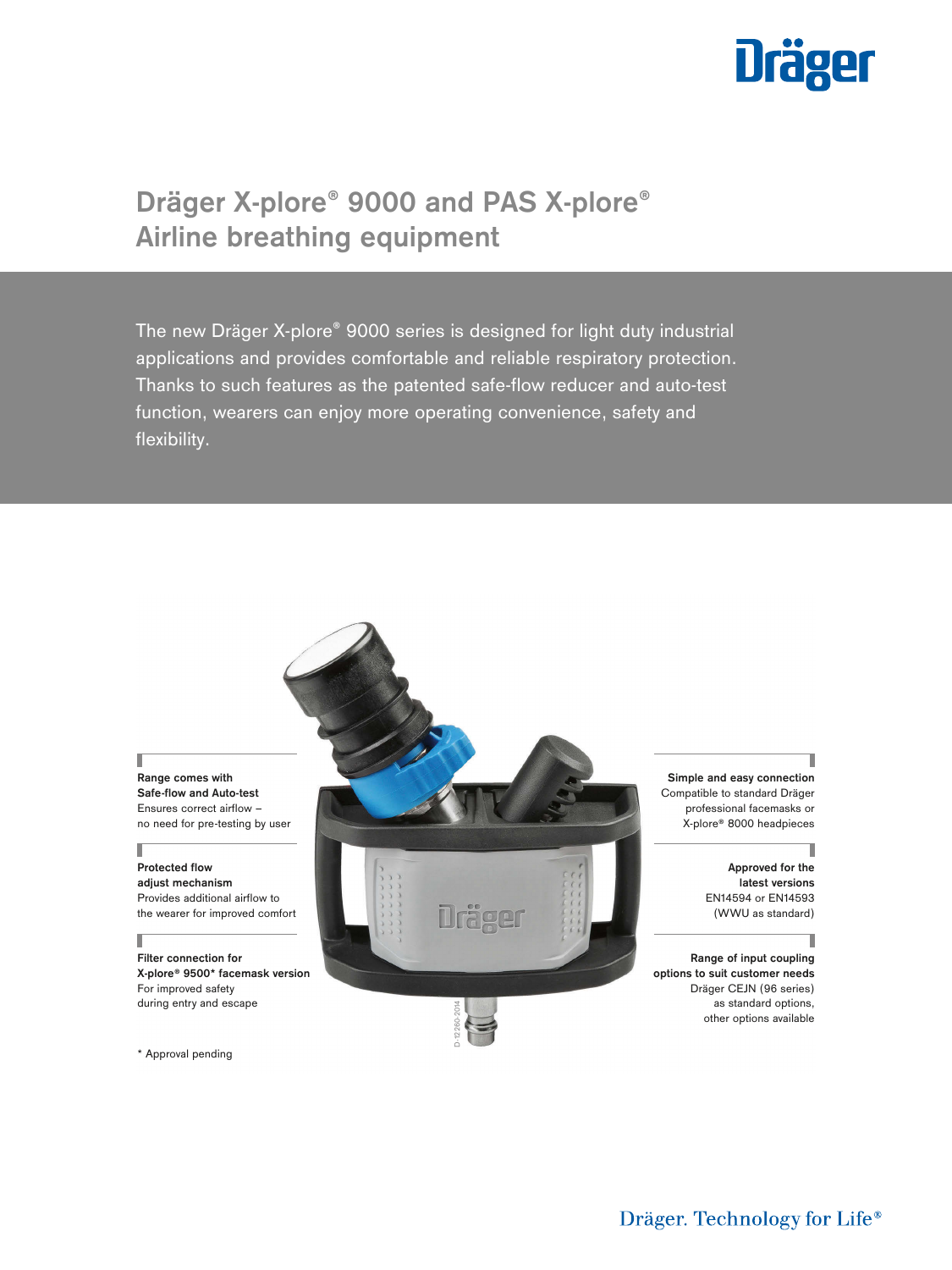# **Benefits**

### **Always delivers the right amount of air**

The X-plore® 9300 and 9500\* devices cover an input pressure range of 3 – 10 bar, whereas the PAS X-plore has a range of 5 – 10 bar. Both models in the X-plore 9000 series come with the unique safe-flow pressure reducer and auto-test feature, which makes time-consuming pre-testing unnecessary. This special feature provides a continuous and sufficient amount of air to the wearer even if the external air supply pressure changes.

Additionally, these belt units include a protected flow-adjust to increase the airflow for added wearer comfort. The X-plore 9500\* also has the added protection of being able to use facemask filters for exit and entry without the need of an external air supply. For even more safety, a whistle warning unit sounds in case of insufficient air supply.

### **Full compatibility for more selection**

Like the Dräger X-plore 8000 unit, the Dräger X-plore 9300 range is compatible with a wide variety of headpieces and air hoses. These include constant flow long and short hoods, helmets and protective visors. This means you have more choice and can use the X-plore 9300 range with different headpieces according to your job and particular user preference. The PAS X-plore devices are suitable for use with all Dräger lung demand valve facemask combinations as seen in the Dräger professional SCBA portfolio.

Special features such as different waist belt options for welding and decontamination can be specified.

### **Rugged, robust and simple to use**

No matter which model you choose, you can count on a design that is built to handle even the toughest of jobs. Their user-friendly features such as the auto-test function mean that they require minimal training and are immediately ready for deployment. All versions are type tested as suitable for use in potentially explosive atmospheres.

### **Cost effective maintenance**

All models are simple regarding maintenance, easy to clean and have low cost replacement parts for heavily contaminated components. This not only saves time but money in that one does not require special cleaning.

\*Approval pending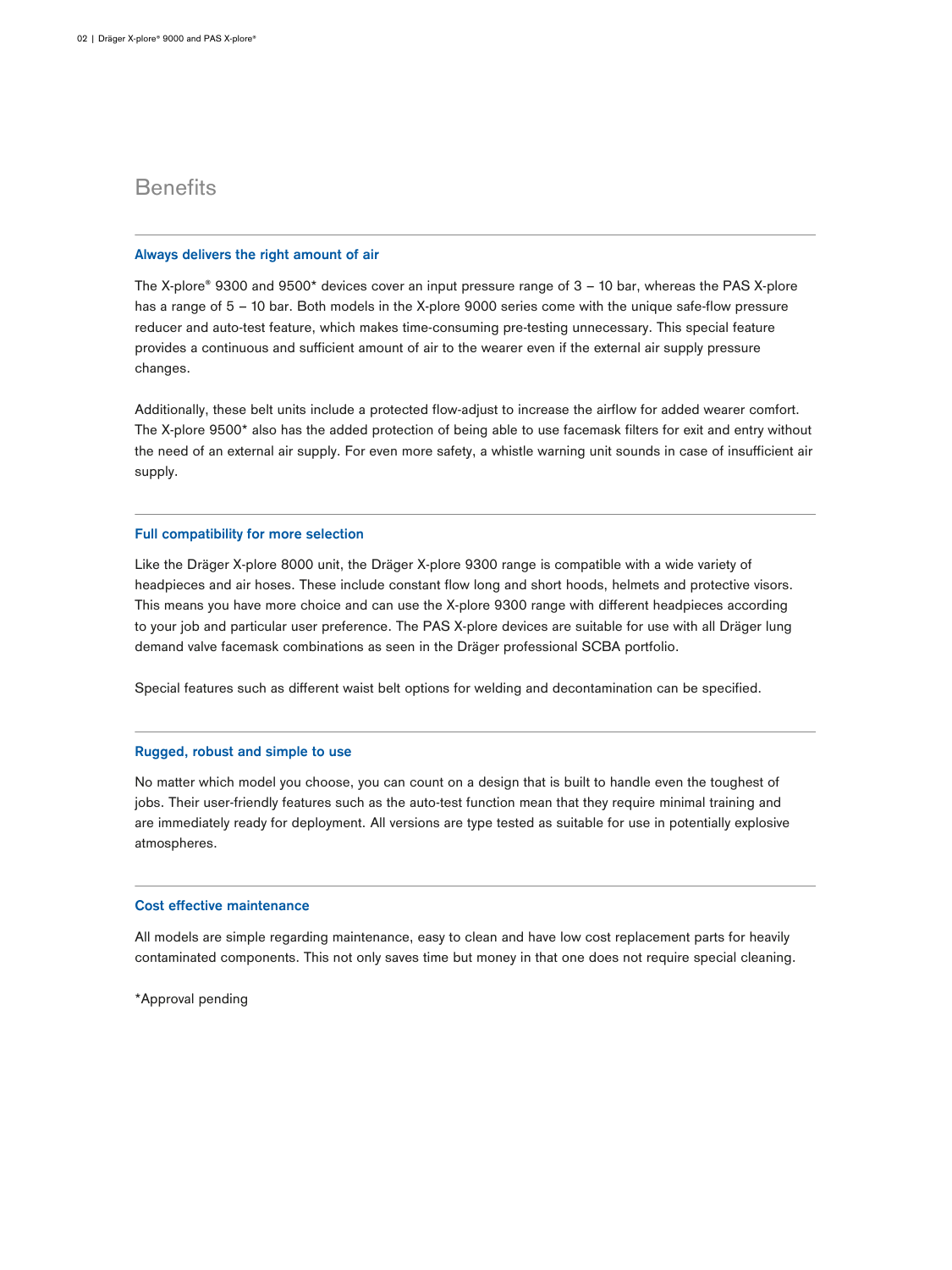# System Components



### **Dräger X-plore® 8000 Hood**

Dräger X-plore® 8000 hoods are available as a standard version or a premium version, and in short or long models. Using these hoods is advisable in all areas where additional head and eye protection is not mandated by regulations.

## **Dräger X-plore® 8000 Helmets and Visors**

The Dräger X-plore® 8000 helmets and visors are particularly suitable for industrial environments in which head and eye protection is required. In addition to a protective visor and a helmet with a visor, the portfolio also includes a special visor for welders.



D-160-2017

## **Dräger X-plore® 6000 Full-face mask**

The Dräger X-plore® 6000 series is the most widely used full face mask series from professionals in a wide variety of applications. It meets the highest demands for quality, reliability, secure fit and comfort.



### **Dräger FPS® 7000**

The Dräger FPS® 7000 full face mask series sets new standards in terms of safety and wearing comfort. Thanks to its enhanced ergonomics and the availability of multiple sizes, it offers a large, optimised field of vision and a very comfortable, secure fit.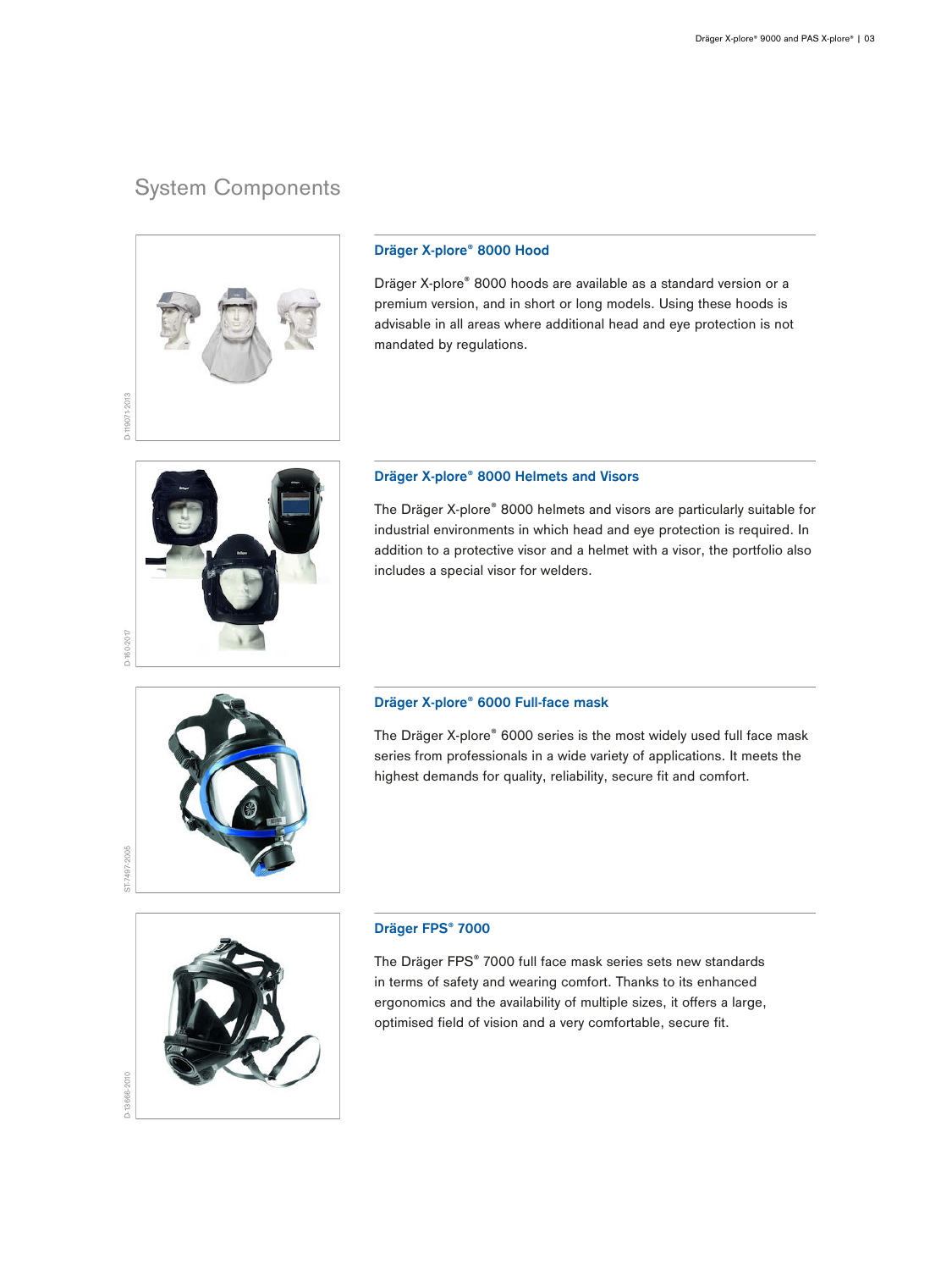# System Components



**Dräger X-plore® 8000 Standard hose**



## **Dräger X-plore® 8000 Flexible hose**

# Related Products



## **Dräger X-plore® 8000**

Challenging workplace conditions demand reliable solutions. The Dräger X-plore® 8000 offers a new level of intuitive handling combined with intelligent electronics that provide the high degree of safety your people need to focus on the task at hand.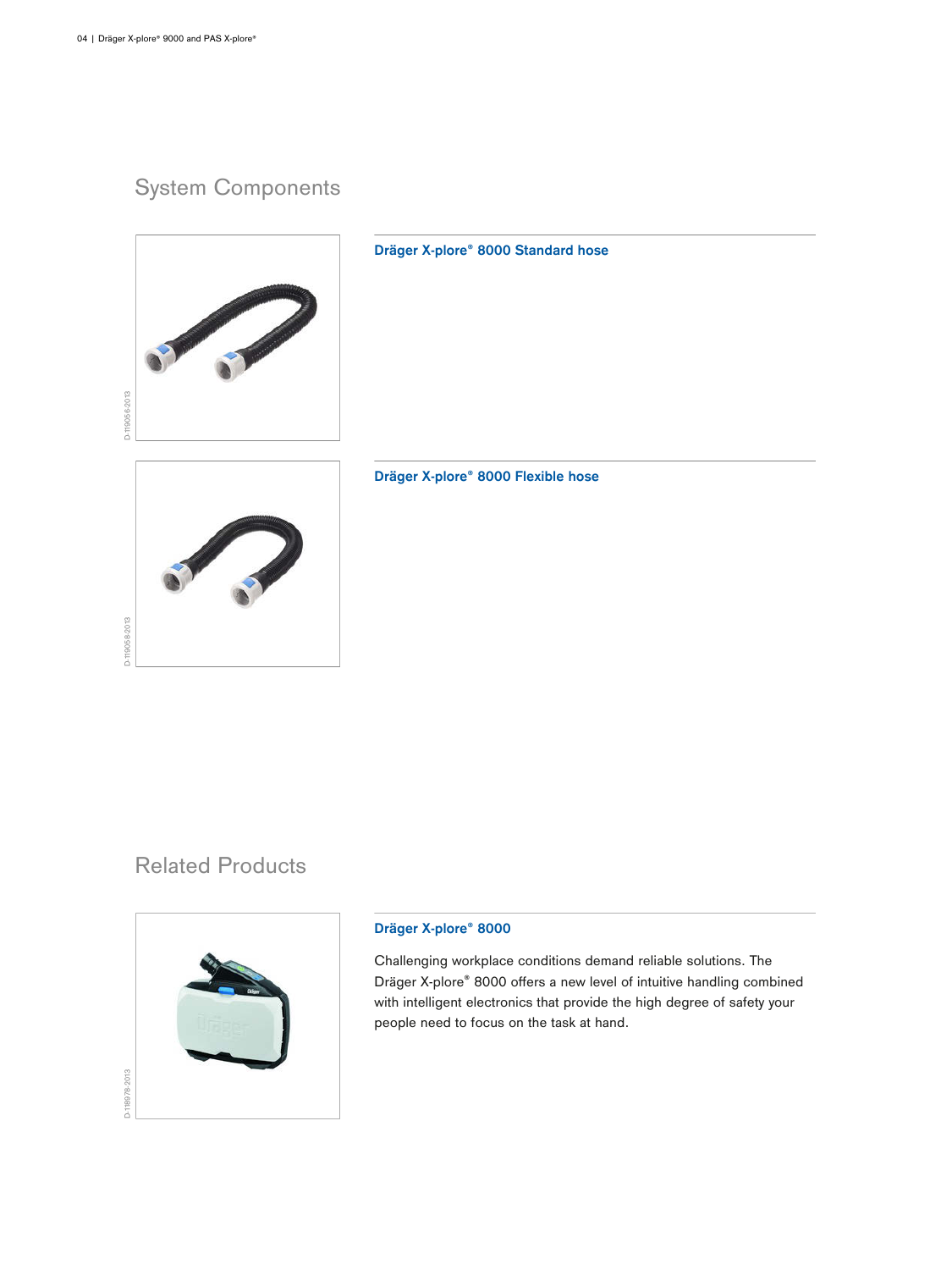# Technical Data

| Dräger X-plore®9000<br>series EN | PAS X-plore®                | Dräger X-plore® 9300        | Dräger X-plore® 9500*       |
|----------------------------------|-----------------------------|-----------------------------|-----------------------------|
| Material properties              | Anti-static                 | Anti-static                 | Anti-static                 |
|                                  | (conforms to Zone 1)        | (conforms to Zone 1)        | (conforms to Zone 1)        |
| Manifold                         | Brass (Ni plated)           | Brass (Ni plated)           | Brass (Ni plated)           |
| Cover                            | Nylon 6/6                   | Nylon 6/6                   | Nylon 6/6                   |
| <b>Waistbelt Standard</b>        | Polyester                   | Polyester                   | Polyester                   |
| Waistbelt Decontamination        | PTFE coated Polyester       | PTFE coated Polyester       | PTFE coated Polyester       |
| <b>Waistbelt Leather</b>         | Leather                     | Leather                     | Leather                     |
| Weight                           | $< 0.5$ Kg                  | $< 0.5$ Kg                  | $< 0.5$ Kg                  |
| Approvals EN                     | EN14593 parts 1 and 2       | EN14594:2005                | EN14594:2005                |
|                                  | PPE (89/686/EEC)            | PPE (89/686/EEC)            | PPE (89/686/EEC)            |
| <b>Approvals Other</b>           | AS/NZS 1716:2003, Section 8 | AS/NZS 1716:2003, Section 8 | AS/NZS 1716:2003, Section 8 |
|                                  | Brazil NBR 14372: Airline   | Brazil NBR 14372: Airline   | Brazil NBR 14372: Airline   |
|                                  | Russia VNIIPO, GOST         | Russia VNIIPO, GOST         | Russia VNIIPO, GOST         |
|                                  | Japan JIS                   | Japan JIS                   | Japan JIS                   |
| Input coupling (standard)        | Dräger CEJN 96 series       | Dräger CEJN 96 series       | Dräger CEJN 96 series       |
| Input coupling (options)         | Hensen HK                   | Hensen HK                   | Hensen HK                   |
|                                  | Hansen 3000                 | Hansen 3000                 | Hansen 3000                 |
|                                  | Foster                      | Foster                      | Foster                      |
|                                  | Schreader                   | Schreader                   | Schreader                   |
|                                  | Stäubli                     | Stäubli                     | Stäubli                     |
|                                  | Walther                     | Walther                     | Walther                     |
| Size (L x H x W)                 | Belt manifold assembly      | Belt manifold assembly      | Belt manifold assembly      |
|                                  | 120 mm x 160 mm x 40 mm     | 120 mm x 160 mm x 40 mm     | 120 mm x 145 mm x 40 mm     |
| <b>Operating Temperature</b>     | -30 °C to +60 °C            | -10 ℃ to +60 ℃              | $-10 °C$ to $+60 °C$        |
| Storage Temperature              | -15 °C to +40 °C            | -20 °C to +40 °C            | -20 °C to +40 °C            |
| <b>Technical details</b>         |                             |                             |                             |
| Input pressure at wearer         | 5 bar to 10 bar             | 3.0 bar to 10 bar           | 3.0 bar to 10 bar           |
| Minimum input flow               | 400 l/min                   | 200 l/min                   | 350 l/min                   |
| Volume of warning whistle        | > 90 dBA                    | > 90 dBA                    | > 90 dBA                    |
| Parts required for operation     | Dräger full facemask        | Constant flow headpiece     | Facemask                    |
|                                  | Lung Demand Valve           | Connection hose             | Regulation valve and hose   |
|                                  | Waistbelt                   | Waistbelt                   | Waistbelt                   |
| * Approval pending               |                             |                             |                             |

# Ordering Information

|                       |                             | <b>Order Number</b> |  |
|-----------------------|-----------------------------|---------------------|--|
| Airline belt manifold | Dräger PAS X-plore®         | 33 63 584           |  |
|                       | Dräger X-plore® 9300        | 33 63 587           |  |
|                       | Dräger X-plore® 9500*       |                     |  |
| Waistbelts            | Standard waistbelt (Medium) | 33 63 680           |  |
|                       | Standard waistbelt (Long)   | 33 63 682           |  |
|                       | Decontamination waistbelt   | 33 63 681           |  |
|                       | (Medium)                    |                     |  |
|                       | Decontamination waistbelt   | 33 63 683           |  |
|                       | (Long)                      |                     |  |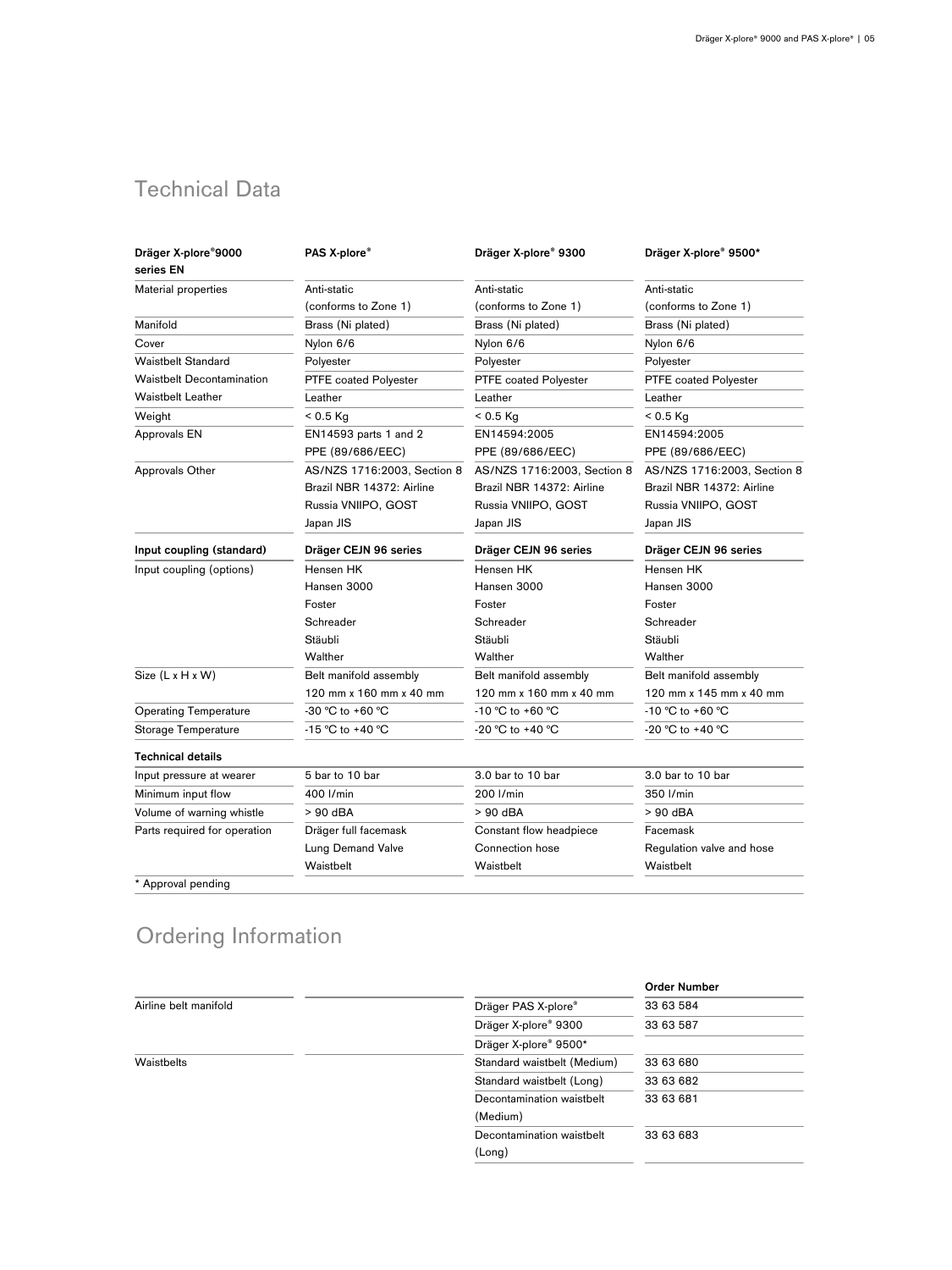# Ordering Information

|                      |                | Leather waistbelt (Medium)    | 33 63 461      |
|----------------------|----------------|-------------------------------|----------------|
|                      |                | Leather waistbelt (Long)      | 33 63 462      |
| Breathing hoses for  | Standard hoses | Dräger X-plore® 8000 Standard | R 59 620       |
| X-plore® 9300        |                | hose (for Hoods)              |                |
|                      |                | Dräger X-plore® 8000 Standard | R 59 640       |
|                      |                | hose (for Helmets and Visors) |                |
|                      | Flexible hoses | Dräger X-plore® 8000 Flexible | R 59 600       |
|                      |                | hose (for Hoods)              |                |
|                      |                | Dräger X-plore® 8000 Flexible | R 59 650       |
|                      |                | hose (for Helmets and Visors) |                |
| Mask Connector for   |                | Dräger X-plore® 9500* Mask    |                |
| X-plore® 9500*       |                | connector                     |                |
|                      |                | Dräger X-plore® 9500* Mask    |                |
|                      |                | connector (Long)              |                |
| LDV for PAS X-plore® |                | Plus LDV (Push-in)            | 33 38 700      |
|                      |                | Plus LDV Normal Demand valve  | 33 50 501      |
| Hoods                | Standard hoods | Dräger X-plore® 8000 Standard | R 59 800       |
|                      |                | hood, short (S/M)             |                |
|                      |                | Dräger X-plore® 8000 Standard | R 59 810       |
|                      |                | hood, short (L/XL)            |                |
|                      |                | Dräger X-plore® 8000 Standard | R 59 820       |
|                      |                | hood, long (S/M)              |                |
|                      |                | Dräger X-plore® 8000 Standard | R 59 830       |
|                      |                | hood, long (L/XL)             |                |
|                      | Premium hoods  | Dräger X-plore® 8000 Premium  | R 59 840       |
|                      |                | hood, short (S/M)             |                |
|                      |                | Dräger X-plore® 8000 Premium  | R 59 850       |
|                      |                | hood, short (L/XL)            |                |
|                      |                | Dräger X-plore® 8000 Premium  | R 59 860       |
|                      |                | hood, long (S/M)              |                |
|                      |                | Dräger X-plore® 8000 Premium  | R 59 870       |
|                      |                | hood, long (L/XL)             |                |
| PP Facemasks for     |                | Dräger Panorama Nova®         | Contact Dräger |
| PAS X-plore®         |                | Dräger FPS 7000               | Contact Dräger |
| Full-face mask for   |                | Dräger X-plore® 6300          |                |
| X-plore® 9500*       |                | EPDM/PMMA                     |                |
|                      |                | Dräger X-plore® 6530          |                |
|                      |                | EPDM/PC                       |                |
|                      |                | Dräger X-plore® 6570 SI/PC    |                |
| Helmets              |                | Dräger X-plore® 8000 Helmet   | R 59 910       |
|                      |                | with visor, white             |                |
|                      |                | Dräger X-plore® 8000 Helmet   | R 58 325       |
|                      |                | with visor, black             |                |
|                      |                | Dräger X-plore® 8000          | R 59 900       |
|                      |                | Protective visor              |                |
| Accessories          |                | Dräger X-plore® 9000 comfort  | 33 63 425      |
|                      |                | pad                           |                |
| * Approval pending   |                |                               |                |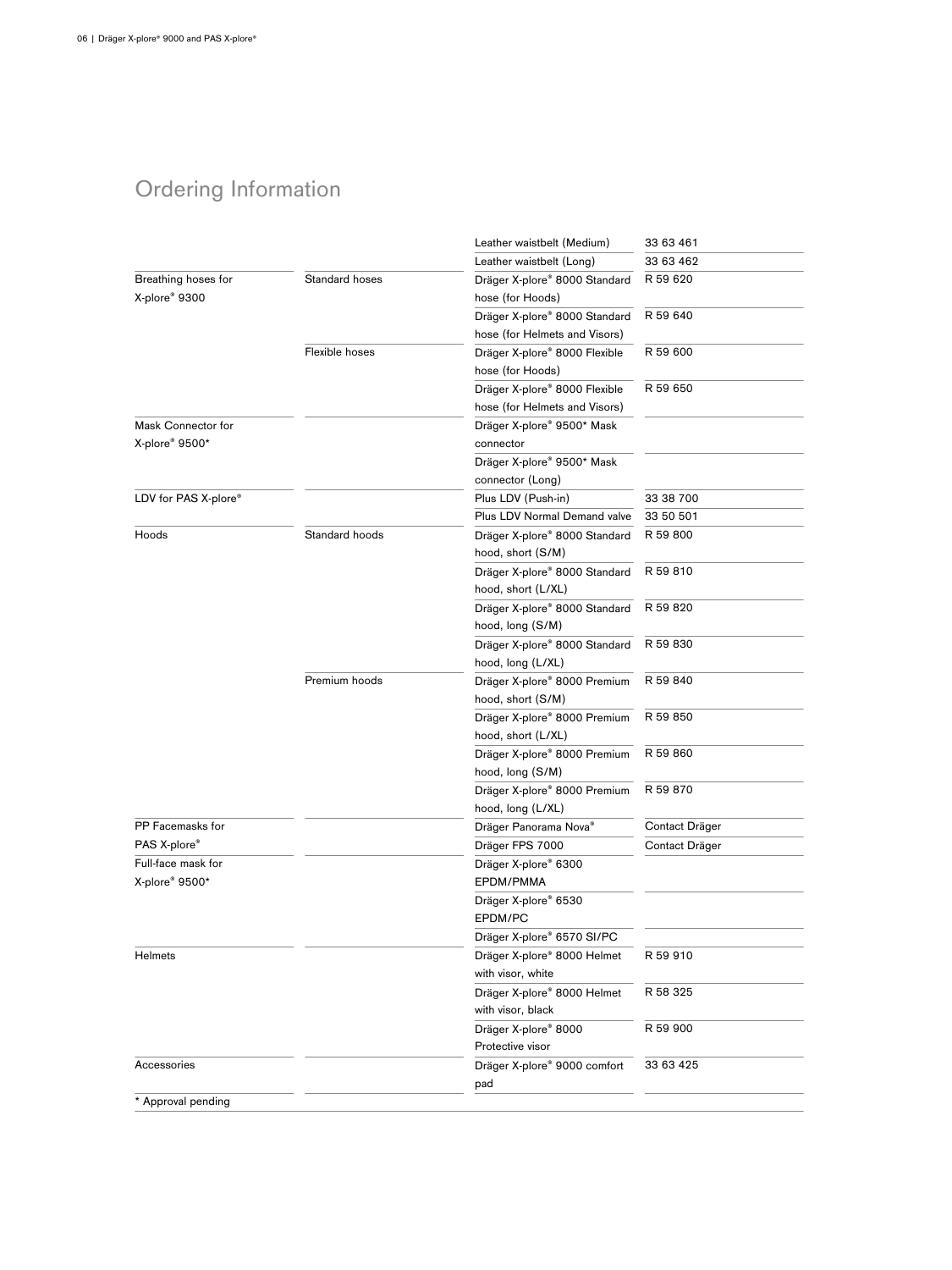Notes